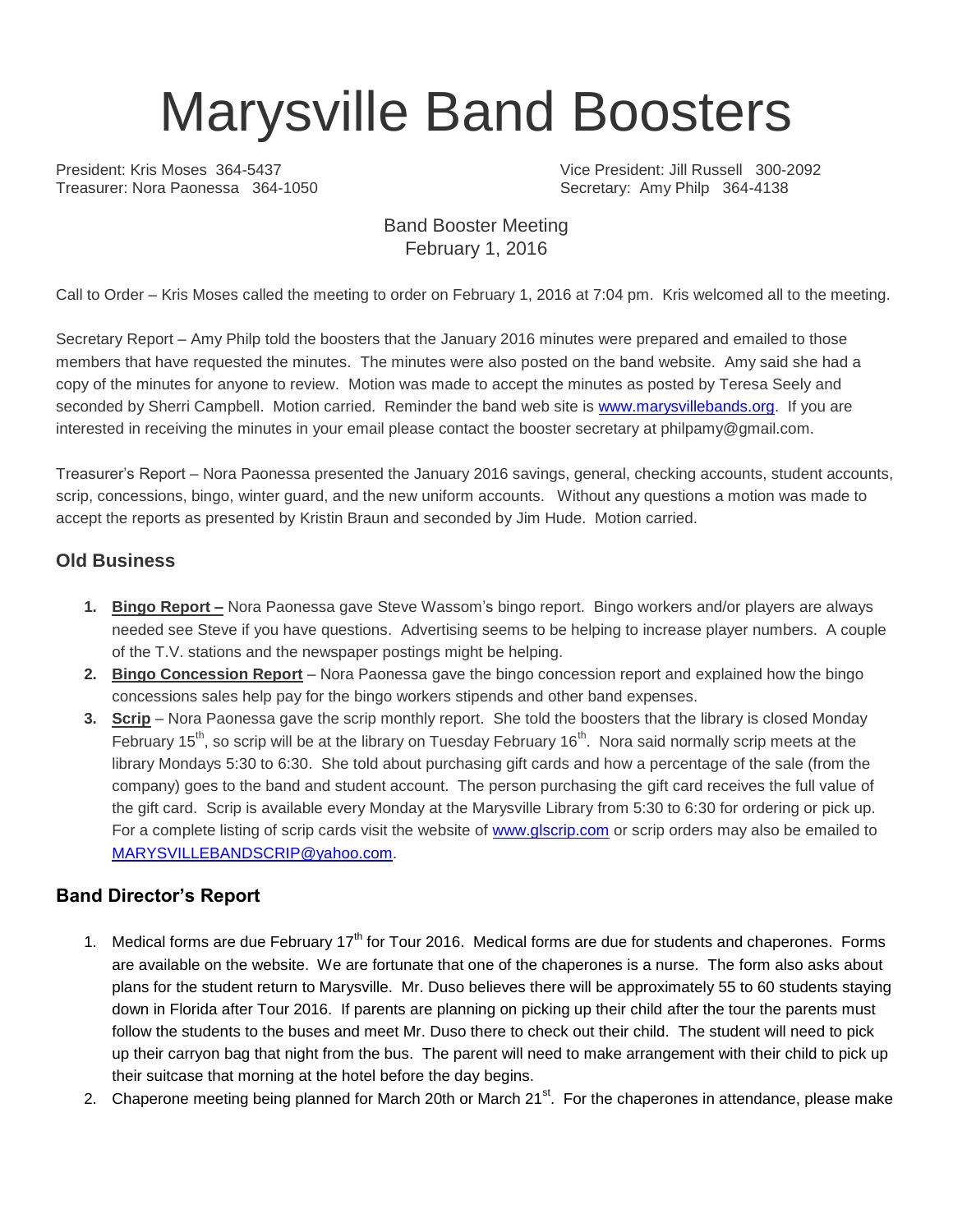sure Kris Moses has your contact information (cell number and/or email address) so we can reach you when a date has been chosen. The meeting is mandatory and will last approximately 2 hours to go over all details. Educational Tours has two chaperones per room; therefore all married couples will be allowed to stay together. Question: What hotel is Tour 2016 staying in? Rosen Plaza Hotel in Orlando. Question: Is the itinerary on the website accurate? For the most part it is accurate – slight adjustment in a couple times. Nothing major. Question: Can we pick up our student before Hollywood Studio Fantasmic? No, all students leave together after Fantasmic and go to the buses.

- 3. Uniforms must be dry cleaned before Tour 2016. Student must have it done by February 1<sup>st</sup>. Bring in receipt of dry cleaning. Keep it in the plastic bag.
- 4. High School Workshop will be February 27<sup>th</sup> at Port Huron High School. Concert band's workshop will be at 12:15 to 1:15. Symphonic band's workshop will be at 1:35 to 2:35. Director of Bands for Eastern Michigan University will be leading the workshop for the high school students. He is a top conductor in the country.
- 5. Middle School Workshop will be February 23 at Marysville High School.
- 6. International Symphonic Orchestra will be performing at Marysville High School on February 26<sup>th</sup>.
- 7. Uniform fundraiser response has been overwhelming, magnificent, and demonstrates community family. Funding might be changing due to money coming in from the community. Mr. Duso showed a picture what he is interested in a new uniform. Due to the fact that the boosters are coming up with the bulk of the money, Mr. Duso will decide uniform selection. Question: If the boosters are coming up with the uniform money where does the school step up? You've always thought the school should provide uniforms because band is a class. The band has a tuba held together with tape and the bells are falling apart. Mr. Duso responded saying that the school board will still need to step up and help purchase equipment. The uniform committee is doing a fantastic job – Jennifer Allen, Jill Latham, Stephanie Wassom, and Terese/Dan Damman. Nora Paonessa comes in everyday to collect uniform money.
- 8. Solo Ensemble Festival went well. Marysville registered 106 events 16 students were no shows/dropped before the competition. Those students will need to pay \$10 each, which was paid to register them. The students took 42 ones and 42 twos.
- 9. An April date will be chosen for the junior high Solo Ensemble.

#### **Old Business continued:**

- **4. Meijer Community Fundraiser-** Kris Moses explained the Meijer Community Fundraiser; a silent fundraiser for just shopping at Meijer. If you use a Meijer credit card 1% of the sale goes to the band. If you purchase with cash and scan your Meijer 1 card ½% of the sale goes to the band. When you fill out a Meijer credit card application or Meijer 1 card, use the Regiment code of **456638** when filling out the application. Kris Moses had fliers available on the program. Kris told the boosters to sign up online for the program. Question: Can I use my Meijer 1 card and a different credit card? No
- **5. Kroger Community Reward** Kris Moses told the boosters that the Band Boosters are now registered for their program. This program will give a percentage of sales to our band boosters. Go to the Kroger's website to register online. Use your Kroger Plus card with this program. Our band booster code number is **77936**. A check will come from Kroger quarterly. Very easy to enroll online.
- **6. Goodsearch.com** Kristin Sawdon explained the program for [www.goodsearch.com](http://www.goodsearch.com/) and [www.goodshop.com](http://www.goodshop.com/) . Just short of \$100 for 2015. This past year was about half of what we have taken in typically. Use [www.goodsearch.com](http://www.goodsearch.com/) for your search engine and the band receives a penny for every search. Use [www.goodshop.com](http://www.goodshop.com/) for your shopping and the band will receive a percentage of your purchases. Use Marysville Viking Regiment on the tool bar. Encourage your students to use this search engine.
- **7. Student Accounts** Linda Sikora told the boosters that the last tour payments are still coming in. She has been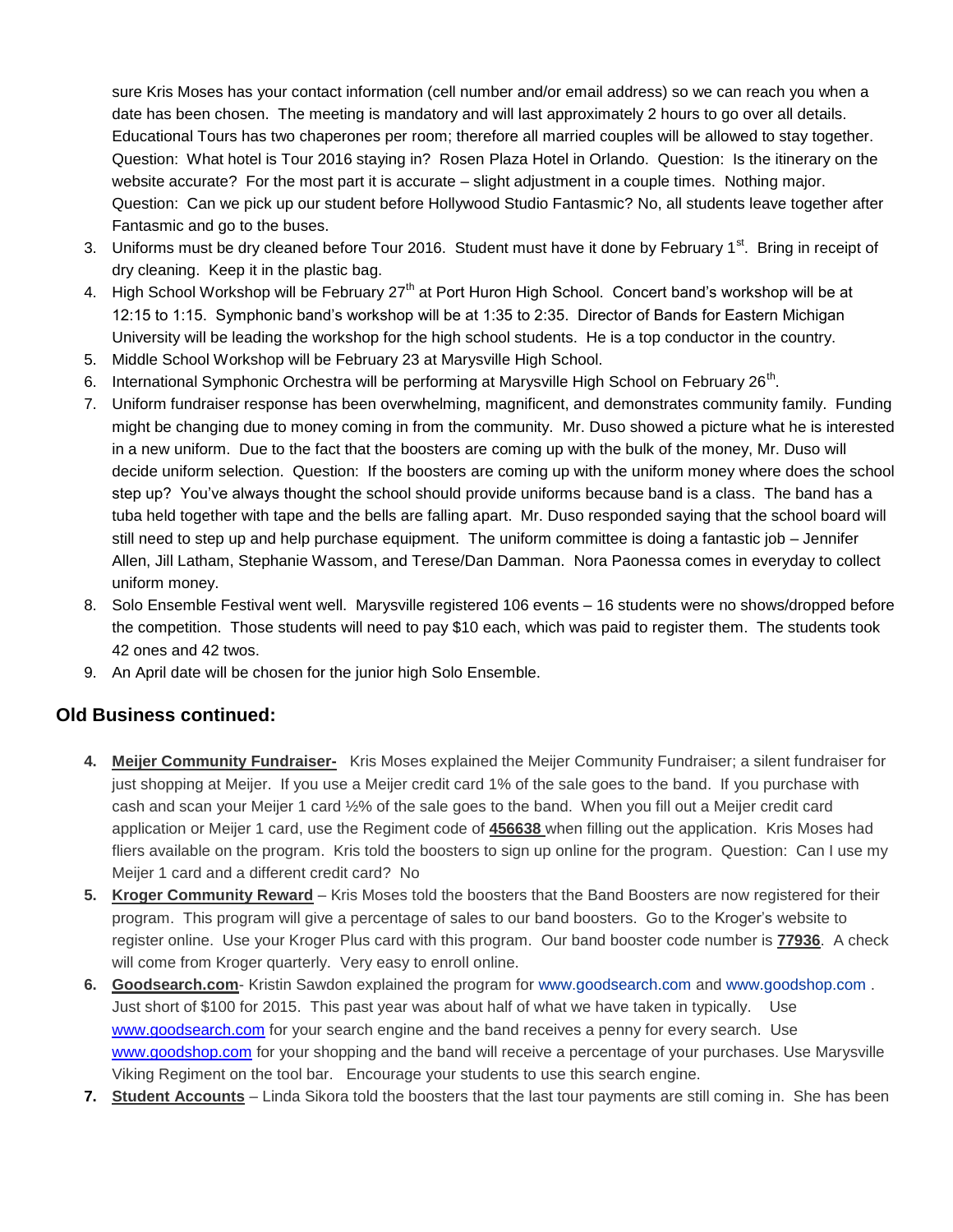in contact with all parents with outstanding balances.

- **8. Trash Bag Sale** Amy told the boosters that the trash bag fundraiser is finished. She said the students sold approximately \$4700 worth of trash bags with \$1300 approximately going into student accounts. This fundraiser has been turned into Linda for student accounts.
- **9. Discount Cards** Kris told the boosters that Diane Sylvia is out of town. Diane told Kris that 35 cards are still available. Contact Diane if you are interested in purchasing a card.
- **10. Winter Guard** Carrie Comstock told the boosters that the season has started off very well. Many new faces on winter guard. Workshop went well with many great comments. Their first competition is on 20<sup>th</sup> of February in Milford.
- **11. Advia Community Advantage Program (CAP)** Kris Moses told the band boosters that she did not have an update at this time. Kris is waiting on a return call from Advia. The last report we had 14 Advia members signed up for the Advia Community Advantage Program. We need 25 Advia members to sign up to receive benefits from Advia for the boosters. On the band website is a downloadable copy of a simple enrollment form to mail to Advia to sign up. You must be a member of the Advia Credit Union to sign up your account number. The band booster has the number of **8306** if you are interested in participating.
- **12. Texas Roadhouse** Kris told the boosters the last Texas Roadhouse fundraiser on January 21<sup>st</sup> earned the boosters \$322 between donations and percentage from Texas Roadhouse. Kris said she does have peanuts available at Wolverine Market with Lordes Bakko and at Accent Hair and Nails with Rochelle Fischer. The next Texas Roadhouse fundraiser will be Thursday March 10<sup>th</sup>. This fundraiser is to help with cost of Tour 2016 for instrument truck rental and gas.
- **13. Uniform Committee** Jennifer Allen told the boosters the uniform committee has sent out letters to all business' in Marysville. Someone on the committee will also be speaking to Rotary. The next committee meeting will be February  $9<sup>th</sup>$ . Jill Latham spoke up and said she contacted the business office to ask what the budget for the band classes was, not including Mr. Duso's wage. The school is contributing \$50,000 for the band classes. Jill said she was working with the Solo Ensemble kids and the piano she was using kept shutting off whenever she used the foot pedal.

#### **New Business**

.

- **1.** H & R rewards program was offered to the band through our fundraising efforts for uniforms. H & R contacted Kris and told her the band uniform project and the Marysville's Food Pantry will be the charities that they will be donating to this year. H & R also offered us their Rewards Program. H & R will kick back \$20 for new clients we send to them. Kris said she will investigate what we need to do and we will give the program a try.
- **2.** Geranium Sale Kris told the boosters Michelle Hoffman will chair the geranium sale with Kristen Sawdon and Nicole Fletcher coming on board to help. Michelle said the three of them plan on meeting after the booster meeting to start planning. Michelle said she has not heard of this year's flower prices. She did say Thiesen's are looking for help. Kris mentioned that Theisen's gave a donation to the uniform project. The sale is typically mid-March to mid-April depending on when spring break is located. Delivery is planned for the Wednesday or Thursday before Mother's Day at Pilgrim Lutheran.

## **Regular Meeting Adjourned 8:13 pm Members attended: 40**